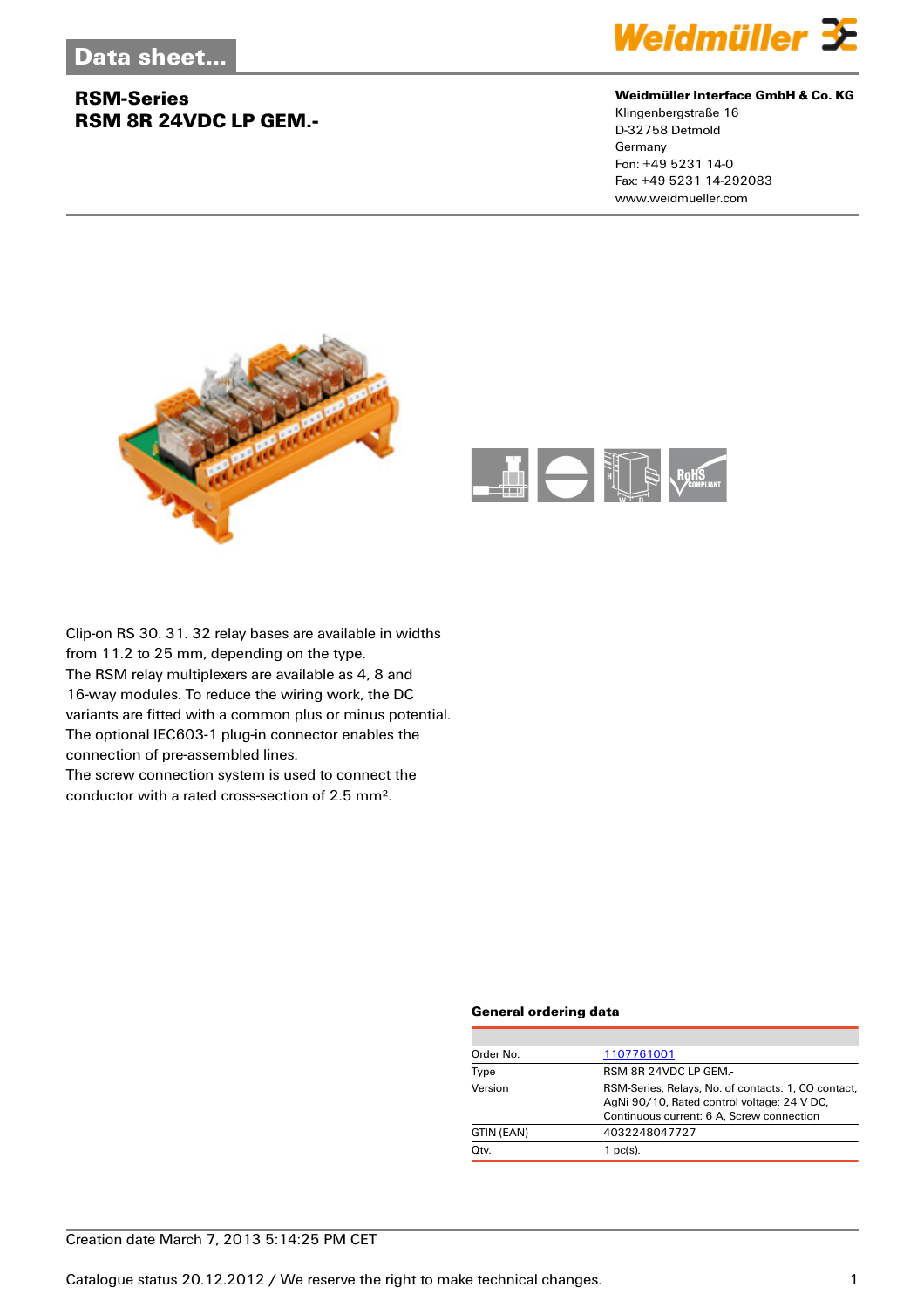## **RSM-Series RSM 8R 24VDC LP GEM.-**

# **Technical data**



#### **Weidmüller Interface GmbH & Co. KG**

Klingenbergstraße 16 D-32758 Detmold Germany Fon: +49 5231 14-0 Fax: +49 5231 14-292083

| <b>Ratings</b>                                           |                            |                                                                  |                                                |
|----------------------------------------------------------|----------------------------|------------------------------------------------------------------|------------------------------------------------|
| Conductor connection system                              | Screw connection           | Humidity                                                         | 40 °C / 93 % rel. humidity,<br>no condensation |
| Wire cross-section, solid, max.                          | $2.5$ mm <sup>2</sup>      |                                                                  |                                                |
| <b>Dimensions and weights</b>                            |                            |                                                                  |                                                |
| Width                                                    | 145 mm                     | Height                                                           | 87 mm                                          |
| Depth                                                    | 76 mm                      | Net weight                                                       | 317g                                           |
| <b>Temperatures</b>                                      |                            |                                                                  |                                                |
|                                                          |                            |                                                                  |                                                |
| Operating temperature                                    | $-25$ °C+50 °C             | Storage temperature                                              | $-40 °C+60 °C$                                 |
| <b>Connection data</b>                                   |                            |                                                                  |                                                |
| Clamping range, rated connection                         | $2.5 \text{ mm}^2$         | Clamping range, rated connection, min. 0.5 mm <sup>2</sup>       |                                                |
| Clamping range, rated connection, max. 4 mm <sup>2</sup> |                            | Stripping length, rated connection                               | 8 mm                                           |
| Wire connection cross section, finely<br>stranded, max.  | $2.5 \text{ mm}^2$         |                                                                  |                                                |
| Input                                                    |                            |                                                                  |                                                |
| Rated control voltage                                    | 24 V DC                    | Rated current DC                                                 | 6 A                                            |
| Power rating                                             | 0.45 W                     | Pull-in / drop-out current, DC coil                              | 12 mA / 2 mA                                   |
| Status indicator                                         | LED yellow                 |                                                                  |                                                |
| <b>Output</b>                                            |                            |                                                                  |                                                |
|                                                          |                            |                                                                  |                                                |
| Max. switching voltage, AC                               | 250 V<br>8 A               | Continuous current                                               | 6 A<br>2000 VA                                 |
| making current<br>Switch-on delay                        | $< 8$ ms                   | Max. switching power<br>Switch-off delay                         | $< 7 \text{ ms}$                               |
| <b>Duration of Bounce</b>                                | $\leq$ 3 ms                | Min. switching power                                             | 250 mW                                         |
| Max. switching frequency at rated load                   | 0.1 Hz                     |                                                                  |                                                |
| <b>Contact specifications</b>                            |                            |                                                                  |                                                |
|                                                          |                            |                                                                  |                                                |
| No. of contacts                                          | 1                          | Contact design                                                   | CO contact                                     |
| <b>Contact material</b>                                  | AgNi 90/10                 | Mechanical service life                                          | 30 x 10 <sup>6</sup> switching cycles          |
| Electrical service life of AC coil                       | $> 7x103$ Switching cycles | Electrical service life, DC coil                                 | $> 5x105$ switching cycles                     |
| <b>Insulation coordination</b>                           |                            |                                                                  |                                                |
|                                                          |                            |                                                                  |                                                |
| Rated voltage                                            | 250V                       | Clearance and creepage distances for<br>control side - load side | $> 3$ mm                                       |
| Impulse withstand voltage                                | 4 kV                       | Protection degree                                                | <b>IP 20</b>                                   |
| Pollution severity                                       | $\overline{2}$             | Surge voltage category                                           | III                                            |
| <b>Other technical data</b>                              |                            |                                                                  |                                                |
|                                                          |                            |                                                                  |                                                |
| Version                                                  | Relay coupler              | Status indicator                                                 | LED yellow                                     |
| Free-wheel diode                                         | Yes                        | Reverse polarity protection                                      | Available                                      |